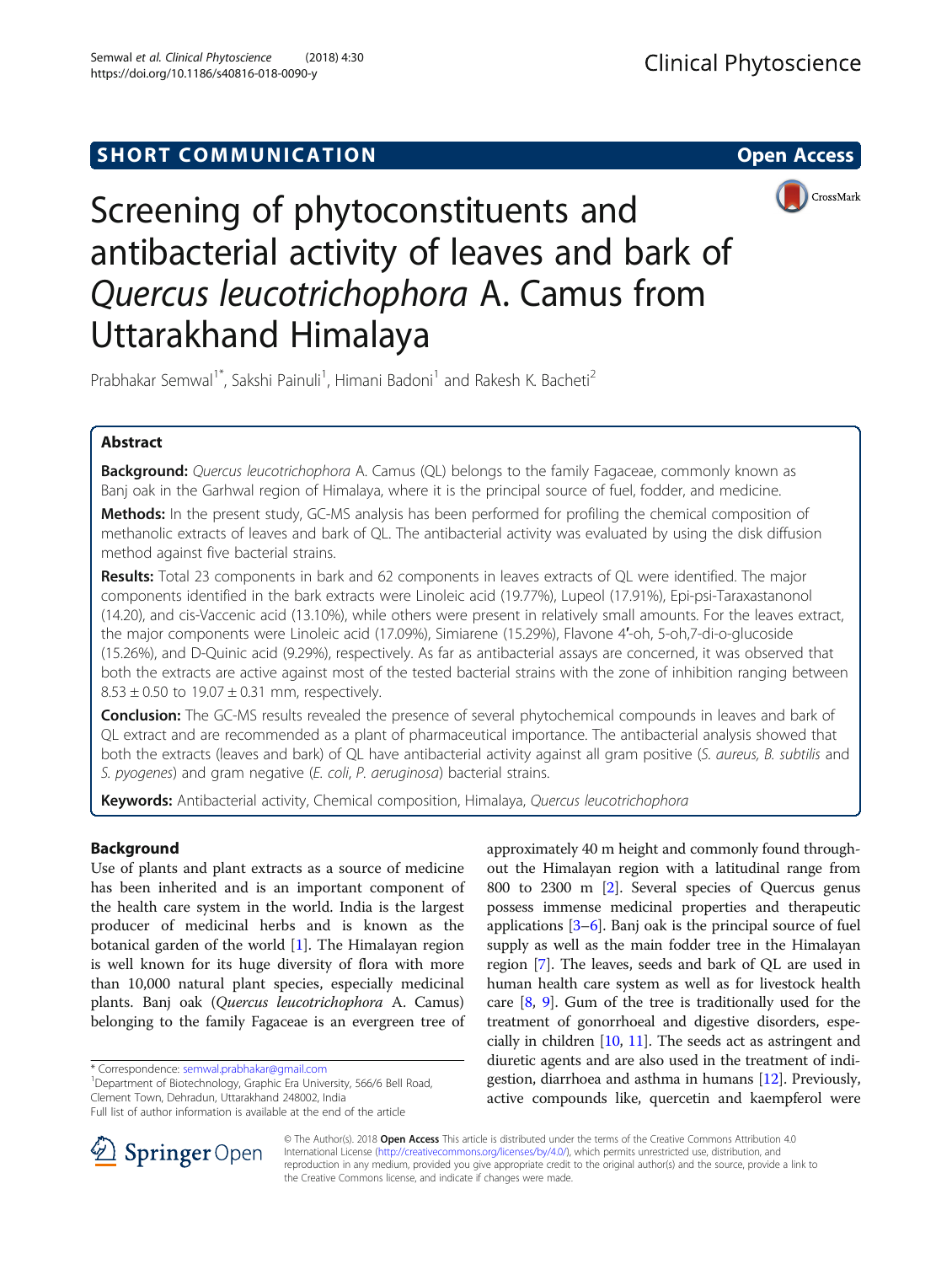<span id="page-1-0"></span>isolated from the ethanolic stem bark extract of QL, whereas the antimicrobial activity of the extract showed highest activity against E. coli followed by S. aureus, P. *auroginosa* and *B. subtilis*, respectively  $[13]$  $[13]$ . Further, the presence of twenty-three phytoconstituents (major phytocomponent: monoterpenoids) in the volatile extract of bark of QL were analyzed by GC-MS analysis [[14](#page-5-0)]. The fruit extract of QL revealed the presence of higher amount of saturated fatty acid compared to unsaturated fatty acid. The bark and fruit extract of QL possess antimicrobial activity [\[14,](#page-5-0) [15](#page-5-0)]. The QL is used in traditional system of medicine, but still there are not many scientific reports to confirm its phytochemical activity and medicinal properties [\[16\]](#page-5-0). Thus, the present study was aimed to investigate the chemical composition and antibacterial activity of methanolic leaves and bark extracts of QL.

## Methods

#### Plant collection and preparation of crude extracts

Leaves and bark of QL were collected from the Uttarakhand Himalaya (Tehri district), India and voucher specimens (BSI/NRC-115222) have been kept in the herbarium of Botanical Survey of India (BSI/NRC-- Dehradun), Uttarakhand, India. Plant samples (leaves and bark) of QL were cleansed, shade dried and coarsely powdered. Crude powdered material (500 g) was extracted with methanol (80%) using a Soxhlet extractor. The extracts obtained were filtered and concentrated using a rotary vacuum evaporator (Strike-12, Steroglass, Italy) and used for further analysis (GC-MS and antibacterial analysis).

#### GC-MS analysis

GC-MS analysis was performed at University Science Instrumentation Centre, Jawaharlal Nehru University (JNU), Delhi (India). The analyses of the methanolic extracts were carried out on a GCMS-QP2010 Plus (Shimadzu, Kyoto, Japan). The system was equipped with an auto injector (AOC-20i), head space sampler (AOC-20s), a mass selective detector with an ion source (220 °C) and an interface (260 °C). Rtx-5 MS capillary column (Restek Company, Bellefonte, USA) having 30 m (length)  $\times$  0.25 mm (diameter)  $\times$  0.25 µm (film thickness) was used for GC-MS analyses. The mass range of 40– 650 m/z with 1000 ev of threshold was used. The injector was set in the split injection mode having 250 °C of temperature. The starting temperature was adjusted to 80 °C (3 min), which afterwards increased to 280 °C with a ramp rate of 10 °C/min. Helium ( $> 99.99%$ ) with 40.5 cm/s of linear velocity was employed as a carrier gas. The system was programmed with 16.3 ml/min of total flow rate and 1.21 ml/min of column flow according to stranded methods [[17,](#page-5-0) [18\]](#page-5-0). The bark and leaves extract components were identified on the basis of retention time

(RT) by gas chromatography and interpretation of mass spectrum was performed by comparing spectral fragmentation obtained, to the database provided by NIST11.LIB and Wiley8.LIB [\[17](#page-5-0), [18](#page-5-0)].

#### Antibacterial activity

Five pathogenic bacterial strains were used in this study for assessing the antibacterial activity of QL, including the Gram-negative and Gram-positive strains namely; Escherichia coli (MTCC-582); Pseudomonas aeruginosa (MTCC-2295); Staphylococcus aureus (MTCC-3160); Bacillus subtilis (MTCC-441); and Streptococcus pyogenes (MTCC-1924). The reference bacterial strains were obtained from the Institute of Microbial Technology (IMTECH), Chandigarh (India) and were maintained at 4 °C on slants of nutrient agar (NA) (Merck, Germany). The antibacterial activity of plant extracts was carried out using the disk diffusion method [[19](#page-5-0)]. The methanolic bark and leaves extracts were dissolved in 10% of dimethyl sulfoxide (DMSO). The concentration and

Table 1 GC-MS analysis of Quercus leucotrichophora (Bark) extract

| <b>SN</b>      | Retention time | Area per cent | Name of compounds               |
|----------------|----------------|---------------|---------------------------------|
| 1              | 10.086         | 0.19          | Beta-Himachalene                |
| $\overline{2}$ | 11.992         | 0.14          | .Alpha.-Eudesmol                |
| 3              | 12.152         | 0.62          | Myristyl acrylate               |
| 4              | 13.239         | 0.08          | 1-Octadecene                    |
| 5              | 14.150         | 0.10          | Phthalychloride                 |
| 6              | 14.643         | 0.14          | Methyl Palmitate                |
| 7              | 15.067         | 4.53          | Pentadecanoic acid              |
| 8              | 16.030         | 0.11          | Heptadecanoic acid              |
| 9              | 16.318         | 0.24          | Linoleic acid methyl ester      |
| 10             | 16.772         | 19.77         | Linoleic acid                   |
| 11             | 16.803         | 13.10         | cis-Vaccenic acid               |
| 12             | 16.860         | 4.13          | Ambrettolide                    |
| 13             | 16.974         | 2.92          | Octadecanoic acid               |
| 14             | 17.566         | 0.67          | 10,12-Hexadecadien-1-ol         |
| 15             | 20.814         | 0.41          | Lignoceric alcohol              |
| 16             | 24.147         | 0.28          | Nonadecyl pentafluoropropionate |
| 17             | 26.641         | 0.31          | 2,3-Oxidosqualene               |
| 18             | 36.274         | 2.59          | Taraxerone                      |
| 19             | 36.631         | 1.45          | Clionasterol                    |
| 20             | 37.952         | 6.21          | Simiarene                       |
| 21             | 38.517         | 14.20         | Epi-psi-Taraxastanonol          |
| 22             | 39.357         | 17.91         | Lupeol                          |
| 23             | 41.461         | 1.81          | Sitostenone                     |
| Total          |                | 91.91         |                                 |
| Unidentified   |                | 0.34          |                                 |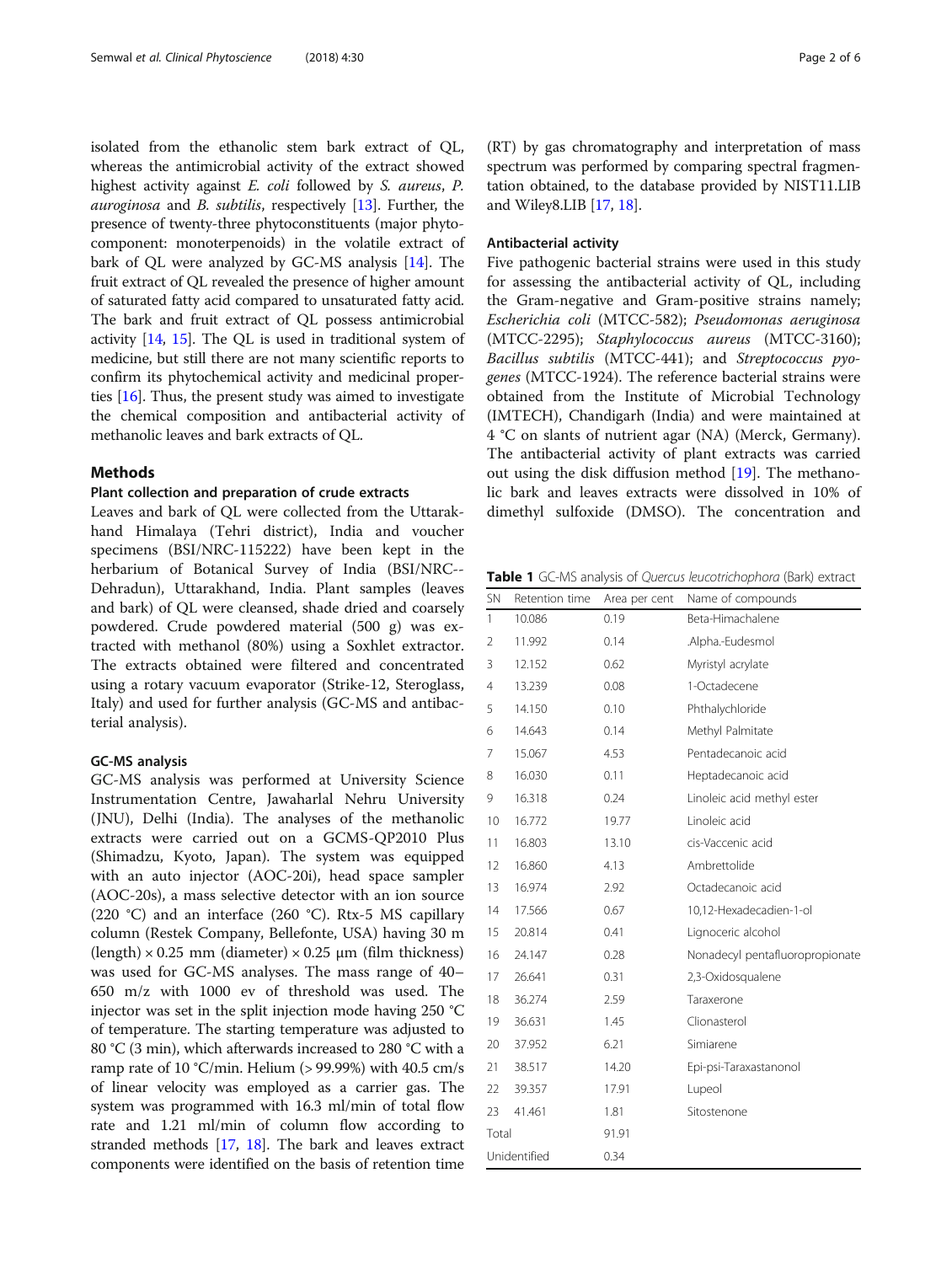| SN | Retention time | Area percent | Name of compounds                                                     |
|----|----------------|--------------|-----------------------------------------------------------------------|
| 1  | 5.184          | 0.23         | 2,3-Dihydro-3,5-dihydroxy-6-methyl-4 h-pyran-4-one                    |
| 2  | 8.397          | 0.26         | 4-Propylphenol                                                        |
| 3  | 10.625         | 0.07         | Lauric acid                                                           |
| 4  | 11.354         | 0.36         | .beta.-Methylglucoside                                                |
| 5  | 11.750         | 9.29         | D-Quinic acid                                                         |
| 6  | 11.924         | 0.14         | 2H-Indeno[1,2-b]furan-2-one, 3,3a,4,5,6,7,8,8b-octahydro-8,8-dimethyl |
| 7  | 12.111         | 0.87         | Tetradecyl acrylate                                                   |
| 8  | 12.367         | 0.12         | Methoxyeugenol                                                        |
| 9  | 12.533         | 0.08         | 2-Hydroxy-5-isopropyl-2,4,6-cycloheptatrienone                        |
| 10 | 12.733         | 0.25         | Methyl-(4-hydroxy-3-methoxyphenyl) acetat                             |
| 11 | 12.856         | 1.44         | Coniferol                                                             |
| 12 | 13.200         | 0.07         | Cyclopentadecane                                                      |
| 13 | 13.283         | 0.26         | (-)-Loliolide                                                         |
| 14 | 13.453         | 0.84         | 2-Cyclohexen-1-one, 4-hydroxy-3,5,6-trimethyl-4-(3-oxo-1-butenyl)-    |
| 15 | 13.711         | 0.67         | Oleic acid                                                            |
| 16 | 13.970         | 0.15         | Neophytadiene                                                         |
| 17 | 14.093         | 0.05         | Caprylone                                                             |
| 18 | 14.164         | 0.25         | E-2-Tetradecen-1-ol                                                   |
| 19 | 14.458         | 0.20         | 3,5-Dimethoxy-4-hydroxyphenethylamine                                 |
| 20 | 14.596         | 0.27         | Methyl palmitate                                                      |
| 21 | 15.020         | 5.04         | Pentadecanoic acid                                                    |
| 22 | 15.254         | 0.18         | 5,9-Dimethyl-2-(1-methylethyl)cyclodecane-1,4-dione                   |
| 23 | 15.405         | 0.11         | 2,4,4-Trimethyl-3-(3-oxobutyl)cyclohex-2-enone                        |
| 24 | 15.490         | 0.20         | Benzenepropanoic acid, 2,5-dimethoxy-                                 |
| 25 | 15.996         | 0.37         | 4-Oxazolecarboxylic acid, 4,5-dihydro-2-phenyl-, 1-methylethyl ester  |
| 26 | 16.270         | 0.17         | Methyl linoleate                                                      |
| 27 | 16.317         | 0.14         | Methyl oleate                                                         |
| 28 | 16.456         | 1.21         | Phytol                                                                |
| 29 | 16.726         | 17.09        | Linoleic acid                                                         |
| 30 | 16.919         | 1.43         | Octadecanoic acid                                                     |
| 31 | 18.527         | 0.42         | Methyl hexadecadienoate                                               |
| 32 | 18.718         | 0.11         | 11-Eicosenoic acid                                                    |
| 33 | 18.978         | 0.62         | Arachidic acid                                                        |
| 34 | 19.279         | 0.12         | cis-9-Hexadecenal                                                     |
| 35 | 20.133         | 0.13         | Methyl tetrahydroionol                                                |
| 36 | 21.618         | 0.50         | cis-Vaccenic acid                                                     |
| 37 | 23.680         | 0.11         | Ethyl linoleate (JAN)                                                 |
| 38 | 23.807         | 0.09         | 1,1'-Biphenyl, 2-formyl-4',5',6'-trimethoxy-                          |
| 39 | 24.061         | 2.93         | 1-Heptacosanol                                                        |
| 40 | 25.631         | 0.10         | 5-Hydroxymethyl-1,1,4a-trimethyl-6-methylenedecahydronaphthalen-2-o   |
| 41 | 25.889         | 0.56         | Octadecanal                                                           |
| 42 | 26.567         | 0.41         | 2,8-Dimethyl-2-(4,8,12-trimethyltridecyl)-6-chromanol                 |
| 43 | 26.915         | 0.44         | Butanedioic acid, di-9-dodecyn-1-yl ester                             |
| 44 | 27.372         | 0.49         | 2,6,6-Trimethylcyclohex-1-enylmethanesulfonyl)benzene                 |

<span id="page-2-0"></span>Table 2 GC-MS analysis of Quercus leucotrichophora (Leaves) extract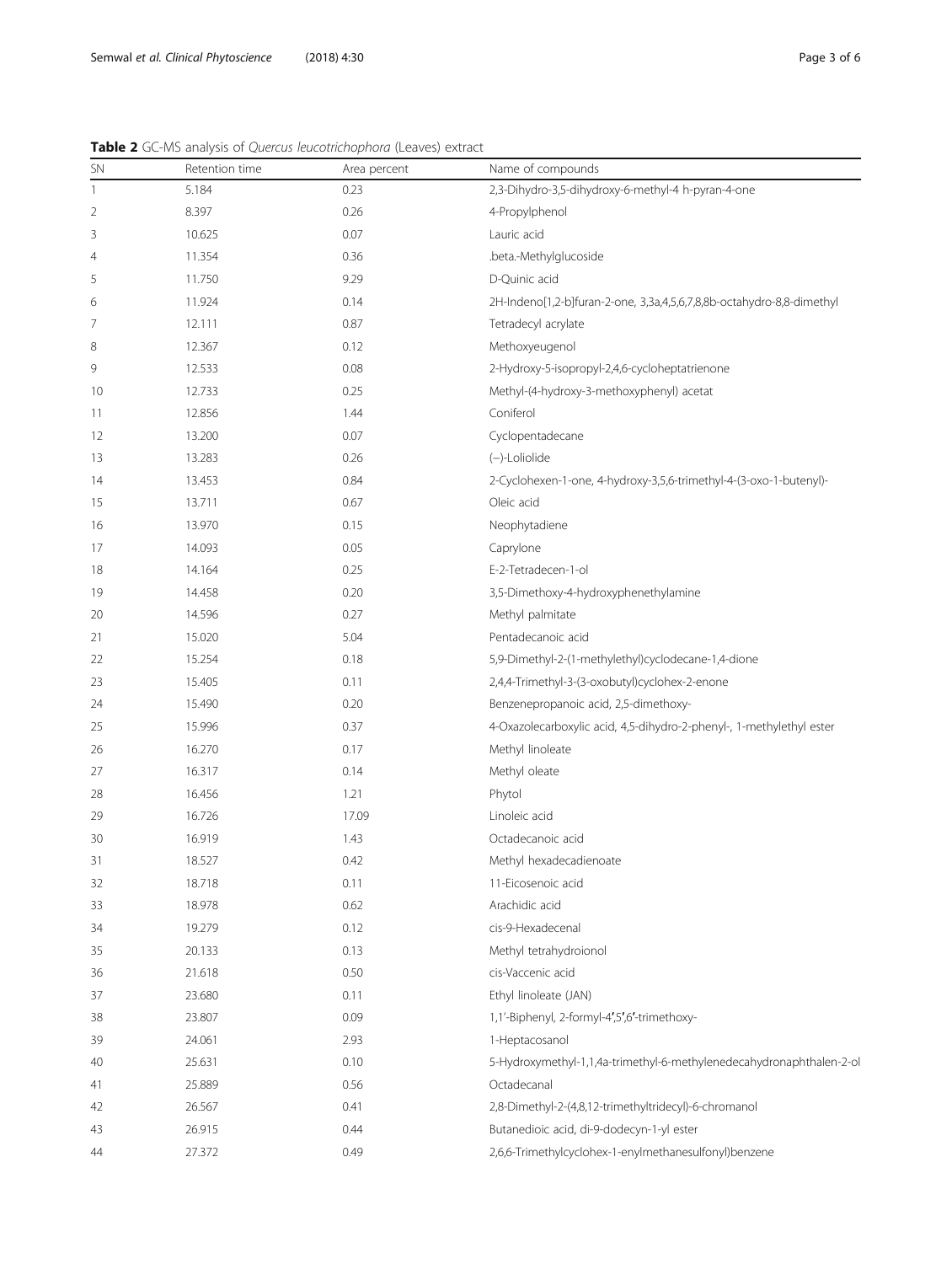volume of the extracts used for the analysis of antibacterial activity were 5 mg/ml and 20 μl (extract soaked by each disc), respectively. The antibacterial activity was assessed by measuring the zone of inhibition surrounding the disks and each experiment was carried out in triplicate. In the present study, DMSO (10%) and ampicillin (1 mg/ml) were used as negative and positive controls, respectively.

## Results and discussion

This study focused on the chemical composition and antibacterial screening of QL extracts. The yield of bark and leaves extracts were found to be 9.7% and 13.6%, respectively. A range of volatile phytoconstituents have been identified by GC-MS in different Quercus species other than QL [[20](#page-5-0), [21](#page-5-0)]. In the present study, the

Table 3 Antibacterial profile of OL extracts

| <b>Table J</b> Allupacterial profile of QL extracts |                         |                          |                         |                          |            |  |
|-----------------------------------------------------|-------------------------|--------------------------|-------------------------|--------------------------|------------|--|
| Bacterial strains                                   | OLB (ZOI)               |                          | OLL (ZOI)               |                          | DMSO (ZOI) |  |
|                                                     | $QLB$ (Ave $\pm$ SD) mm | Ampi ( $Ave \pm SD$ ) mm | $QLL$ (Ave $\pm$ SD) mm | Ampi ( $Ave \pm SD$ ) mm |            |  |
| E. coli                                             | $9.37 \pm 0.65$         | $22.7 + 0.65$            | $8.53 \pm 0.50$         | $21.5 \pm 0.62$          | 0.00       |  |
| P. aeruginosa                                       | $13.97 + 0.42$          | $23.2 + 0.74$            | $13.27 + 0.25$          | $23.3 + 0.70$            | 0.00       |  |
| S. aureus                                           | $16.97 + 0.25$          | $22.6 + 0.62$            | $13.80 + 1.51$          | $20.7 + 0.56$            | 0.00       |  |
| S. pyogenes                                         | $15.97 + 0.65$          | $21.2 + 0.46$            | $15.83 + 0.29$          | $22.4 + 0.52$            | 0.00       |  |
| B. subtilis                                         | $19.07 + 0.31$          | $22.2 \pm 0.51$          | $17.03 \pm 0.55$        | $20.6 \pm 0.57$          | 0.00       |  |
|                                                     |                         |                          |                         |                          |            |  |

<span id="page-3-0"></span>Table 2 GC-MS analysis of Quercus leucotrichophora (Leaves) extract (Continued)

SN Retention time Area percent Name of compounds

Note: QLB Quercus leucotrichophora bark, QLL Quercus leucotrichophora Leaves, ZOI Zone of inhibition, Ampi Ampicillin, DMSO Dimethyl sulfoxide

percentages (area per cent) and the retention time (RT) of the components are listed in Tables [1](#page-1-0) and [2](#page-2-0). In leaves extract of QL, 62 components were identified, representing 94.54% of the total plant extract, in which Linoleic acid (17.09%), Simiarene (15.29%), and Flavone 4'-OH,5-OH,7-di-O-glucoside (15.26%) were the major components, however, in bark extract of QL, 23 components were identified, representing 91.91% of the total plant extract, in which Linoleic acid (19.77%), Lupeol (17.91%), Epi-psi-Taraxastanonol (14.20%), and cis-Vaccenic acid (13.00%) were the major compounds. Linoleic acid is an omega-6-fatty acid and is enormously used in cosmetic industries, whereas the conjugated linoleic acid was accounted to have anticarcinogenic, fat reducing, antiatherogenic and immune enhancing activity [\[22](#page-5-0)]. Lupeol is a triterpenoid which possess

| 45           | 27.673 | 0.45  | Tocopherol                                                        |
|--------------|--------|-------|-------------------------------------------------------------------|
| 46           | 28.406 | 0.56  | 3-Hydroxycholest-4-en-6-one                                       |
| 47           | 29.332 | 0.47  | .beta.-Tocopherol                                                 |
| 48           | 29.583 | 0.24  | .gamma.-Tocopherol                                                |
| 49           | 30.461 | 1.17  | Baccharane                                                        |
| 50           | 31.294 | 2.78  | Vitamin E                                                         |
| 51           | 32.319 | 1.25  | (+)-γ-Tocopherol, O-methyl-                                       |
| 52           | 33.809 | 0.47  | 1H-Indole                                                         |
| 53           | 36.231 | 15.29 | Simiarene                                                         |
| 54           | 36.396 | 0.74  | Clionasterol                                                      |
| 55           | 36.793 | 0.82  | Verticiol                                                         |
| 56           | 37.508 | 0.49  | .beta.-Amyrin                                                     |
| 57           | 37.714 | 0.45  | Methyl ursolate                                                   |
| 58           | 39.351 | 0.67  | D:C-Friedo-B':A'-neogammacer-9(11)-en-3-one                       |
| 59           | 40.473 | 0.62  | 9,19-Cyclolanost-23-en-3-ol, 25-methoxy-, acetate, (3.beta.,23e)- |
| 60           | 40.807 | 0.16  | -Heptadecyloxirane                                                |
| 61           | 41.130 | 3.81  | Stigmast-4-en-3-one                                               |
| 62           | 44.451 | 15.26 | Flavone 4'-OH,5-OH,7-di-o-glucoside                               |
| Total        |        | 94.54 |                                                                   |
| Unidentified |        | 1.10  |                                                                   |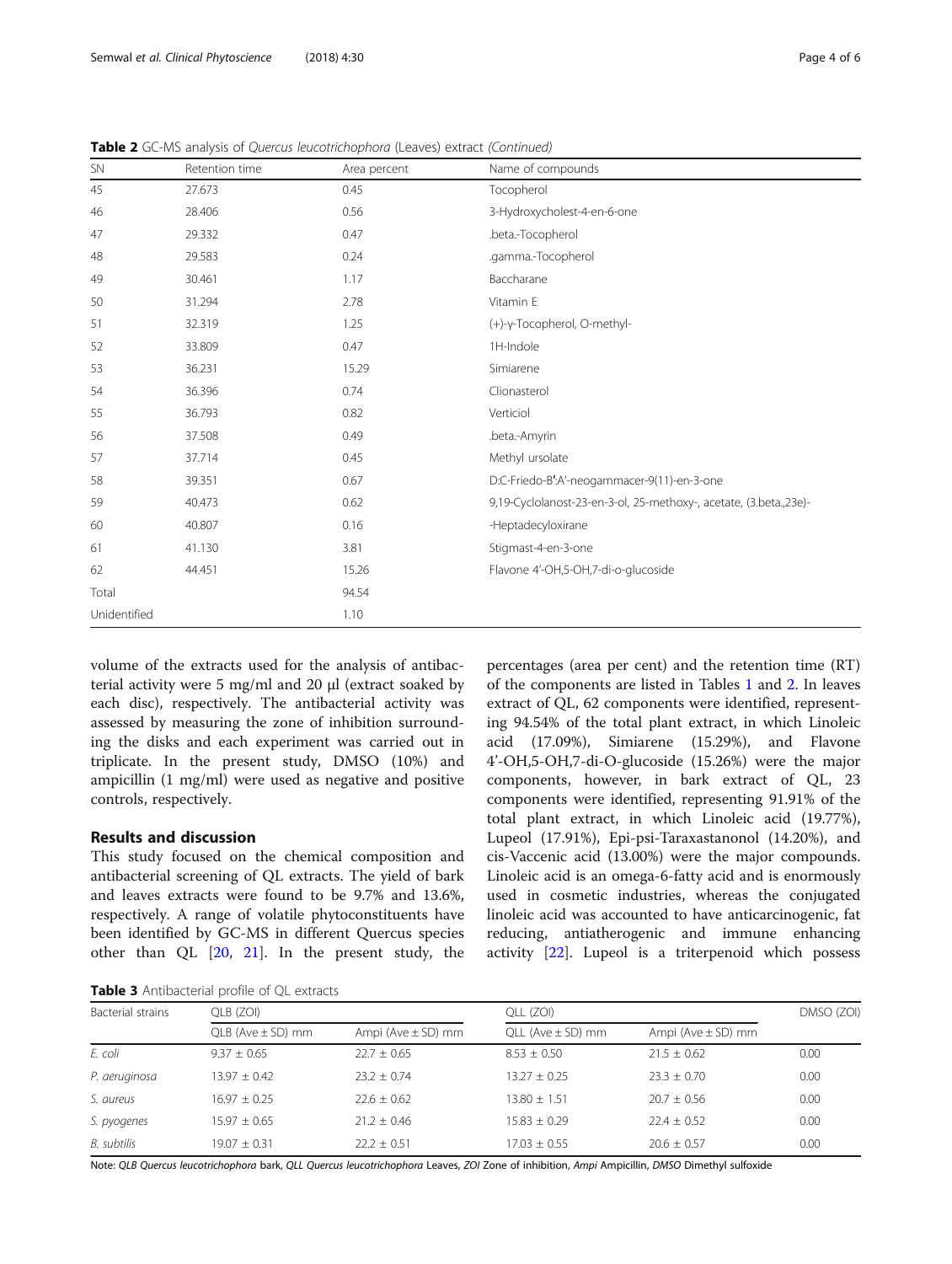<span id="page-4-0"></span>anticancer and anti-inflammatory activities [[23](#page-5-0)]. Flavone 4'-OH,5-OH,7-di-O-glucoside is a isoflavonoid and possess antioxidant activity [[24\]](#page-5-0). Cis-vaccenic acid is a omega-7 fatty acid is known for its antibacterial activity and hypolipidemic effect in rats [\[24](#page-5-0)]. Epi-psi-Taraxastanonol is a terpenoid and is known for its therapeutic activity against cardiovascular diseases [[25\]](#page-5-0). A total of seven components were found to be the common for both extracts of QL. Previous studies on Quercus genus suggested that the species are rich in monounsaturated fatty acids, mostly oleic acid and also essential fatty acids such as linoleic ( $\omega$ -6) and linolenic ( $\omega$ -3) fatty acids, sesquiterpenes, terpenoids, flavonoids and phenolic acid [\[20](#page-5-0), [21](#page-5-0), [26\]](#page-5-0) and in the present study same pattern of phytoconstituents were observed in the leaves and bark extracts of QL. Differences in quantity and quality of chemical components of any plant extract are highly influenced by several genetic and environmental factors, such as the genetic and seasonal variation, geographical origin, and the part of the plant used for the study, even agronomic conditions, developmental stage, time of collection, extraction method and solvent system [\[27\]](#page-5-0).

The quantification of antibacterial activity for methanolic extracts of QL has been evaluated against five bacterial species by means of the agar disk diffusion method. The results of antibacterial activity of QL extracts are expressed as the diameter of the inhibition zone in millimetre (shown in Table [3](#page-3-0)). QLB and QLL extracts showed zone of inhibition (ZOI) from a range of  $9.37 \pm 0.65$  to  $19.07 \pm 0.31$  mm and  $8.53 \pm 0.50$  to  $17.03 \pm 0.55$  mm, respectively. Both the extracts showed the maximum and minimum zone of inhibition (ZOI) against B. subtilis and E. coli, respectively. Ampicillin showed ZOI from a range of  $21.2 \pm 0.46$  to  $23.3 \pm 0.46$ 0.70 mm for all the bacterial strains, and DMSO was used as a negative control, which showed no zone of inhibition. Previously, the antimicrobial profile of the volatile extract of QLB was recorded against three microbial cultures, namely; Streptococcus pyogenes, Streptococcus aureus, and Escherichia coli. The volatile extract of QLB exhibited a potential antimicrobial activity against Streptococcus pyogenes, compared to Streptococcus aureus, and Escherichia coli [\[14\]](#page-5-0). The antibacterial activity of the fatty acid methyl ester (FAME) extract of QL fruits was recorded against four bacterial stains namely; Bacillus subtilis, Staphylococcus aureus, Pseudomonas aeruginosa and Escherichia coli from a range of 7.8 to [15](#page-5-0).9 mm  $[15]$ . The extract of FAME showed dissimilar activity against different bacterial strains due to the chemical nature, antimicrobial agents, and their mode of action on different microorganism [[28\]](#page-5-0). In the present study, both the extracts of QL demonstrated better antibacterial activity compared to previous studies.

### Conclusion

The GC-MS analysis of methanolic extract of bark and leaves of QL revealed the presence of highly composite profiles of medicinally important bioactive components. This study also revealed the antibacterial activity of QLB and QLL against pathogenic microbes. Therefore, it can be concluded that the methanolic leaf and bark extracts of QL have shown the presence of active compounds having pharmacological and industrial importance.

#### Abbreviations

Ampi: Ampicillin; B. subtilis: Bacillus subtilis; DMSO: Dimethyl sulfoxide; E. coli: Escherichia coli; GC-MS: Gas Chromatography- Mass spectrometry; P.aeruginosa: Pseudomonas aeruginosa; QL: Quercus leucotrichophora; QLB: Quercus leucotrichophora bark; QLL: Quercus leucotrichophora leaves; RT: Retention time; S. aureus: Staphylococcus aureus; S. pyogenes: Streptococcus pyogenes; ZOI: Zone of inhibition

#### Acknowledgements

Help and support received from the Graphic Era University, Dehradun, India and Jawaharlal Nehru University (JNU), Delhi, India are gratefully acknowledged.

#### Availability of data and materials

All data generated or analysed during this study are included in this article.

#### Authors' contributions

PS, SP and HB reviewed the literature, collected the samples, performed all the experiments, and drafting the manuscript with RKB. All authors read and approved the final manuscript.

#### Ethics approval and consent to participate

Not applicable.

#### Consent for publication

Not applicable.

#### Competing interests

The authors declare that they have no competing interests.

#### Publisher's Note

Springer Nature remains neutral with regard to jurisdictional claims in published maps and institutional affiliations.

#### Author details

<sup>1</sup>Department of Biotechnology, Graphic Era University, 566/6 Bell Road Clement Town, Dehradun, Uttarakhand 248002, India. <sup>2</sup>Department of Industrial Chemistry, College of Applied Science, Addis Ababa Science and Technology University, Akaky Kaliti subcity, Addis Ababa, Ethiopia.

#### Received: 15 June 2018 Accepted: 9 October 2018 Published online: 28 November 2018

#### References

- 1. Ahmedulla M, Nayar MP. Red data book for Indian plants. Calcutta: Botanical Survey of India; 1999.
- 2. Singh JS. Forests of the Himalaya: structure, functioning and impact of man. India: Gyanodaya Prakashan; 1992.
- Hayouni EA, Abedrabba M, Bouix M, Hamdi M. The effects of solvents and extraction method on the phenolic contents and biological activities in vitro of Tunisian Quercus coccifera L. and Juniperus phoenicea L. fruit extracts. Food Chem. 2007;105:1126–34.
- 4. Berahou A, Auhmani A, Fdil N, Benharref A, Jana M, et al. Antibacterial activity of Quercus ilex bark's extracts. J Ethnopharmacol. 2007;112:426–9.
- 5. Sánchez-Burgos JA, Ramírez-Mares MV, Larrosa MM, Gallegos-Infante JA, González-Laredo RF, et al. Antioxidant, antimicrobial, antitopoisomerase and gastroprotective effect of herbal infusions from four Quercus species. Ind Crop Prod. 2013;42:57–62.